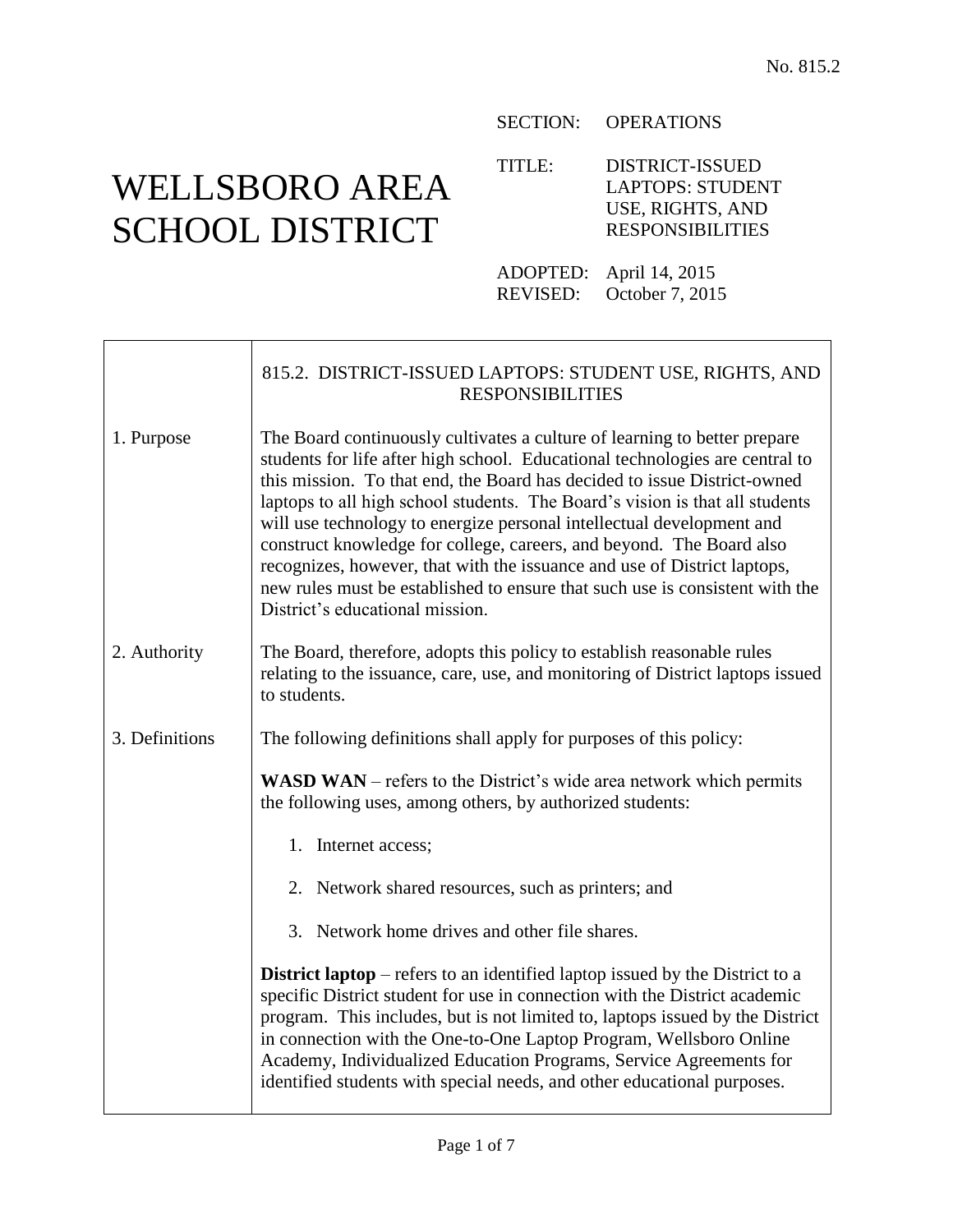|               | <b>One-to-One Laptop Program</b> – the program launched to provide all<br>Wellsboro Area High School students in grades 9-12 with a District laptop<br>for use in connection with the School District academic program.<br><b>Network Administrator</b> – an Information System Professional<br>responsible for the day-to-day maintenance and upkeep of WASD WAN.                                                                                                                                                                                                                                                                 |
|---------------|------------------------------------------------------------------------------------------------------------------------------------------------------------------------------------------------------------------------------------------------------------------------------------------------------------------------------------------------------------------------------------------------------------------------------------------------------------------------------------------------------------------------------------------------------------------------------------------------------------------------------------|
|               | <b>System Integrity</b> – refers to the maintenance of accurate and consistent<br>information throughout the WASD WAN.                                                                                                                                                                                                                                                                                                                                                                                                                                                                                                             |
|               | <b>Remote Access of Laptops</b> – a situation where a District employee or<br>agent, using client management software, accesses a District laptop in the<br>student's possession - essentially assuming control of the currently logged<br>on user's Desktop session or logging onto another Desktop session.<br>Software maintenance that automatically downloads software and<br>configuration changes does not constitute remote access of the laptop.<br>Remote access of District laptops also does not include voluntary<br>participation by the student or other user in web-conferences or other web-<br>based activities. |
|               | <b>Software Maintenance</b> – any software or configuration changes sent out<br>to all District laptops, even if it only affects certain District laptops, which<br>is done as part of the maintenance and security of WASD WAN or to<br>ensure that only authorized software is installed on District laptops.                                                                                                                                                                                                                                                                                                                    |
| 4. Guidelines | The following rules shall apply with respect to District laptops:                                                                                                                                                                                                                                                                                                                                                                                                                                                                                                                                                                  |
|               | A. The Superintendent or his designee shall annually provide written<br>notice to all District parents and guardians of students eligible to be<br>issued a District laptop. The "Notice of Student Eligibility for<br>District Laptop" shall be substantially in the form attached hereto<br>as Attachment 1 and shall contain information regarding the One-<br>to-One Laptop Program.                                                                                                                                                                                                                                           |
|               | B. Prior to issuance of a District laptop, the student and<br>parent/guardian must sign an Agreement for District Laptop Use,<br>which sets forth the terms and conditions of laptop use,<br>maintenance and care, and includes an acknowledgement that the<br>student and parent/guardian will fulfill all such terms and<br>conditions, and will also indemnify and hold the District harmless<br>with respect to any loss or damage incurred arising from any<br>violation of such terms and conditions. A copy of the Agreement<br>for District Laptop Use is attached hereto as Attachment 2.                                 |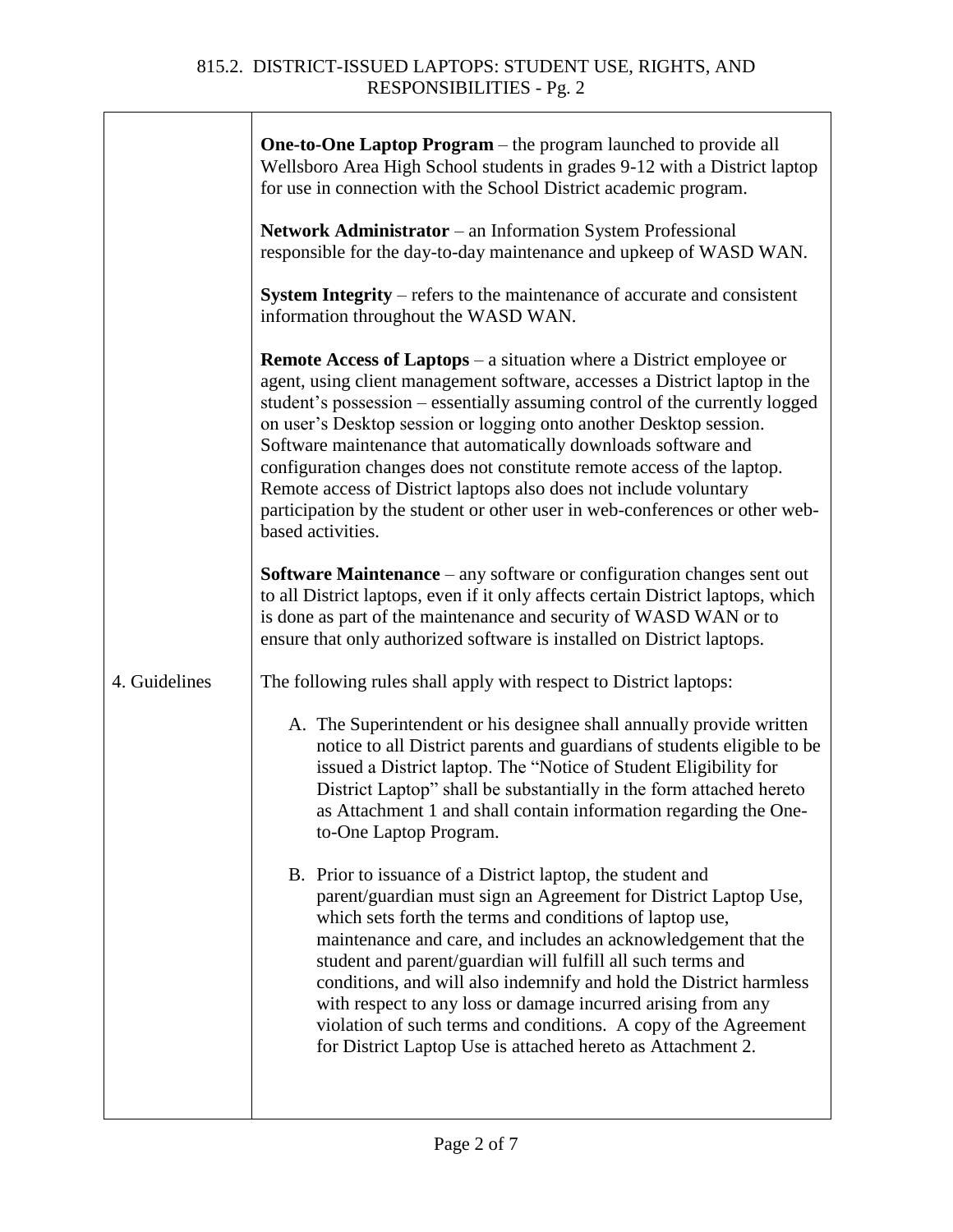### 815.2. DISTRICT-ISSUED LAPTOPS: STUDENT USE, RIGHTS, AND RESPONSIBILITIES - Pg. 3

| C. The Agreement for District Laptop Use shall also include an      |
|---------------------------------------------------------------------|
| acknowledgement that the student's use of the District laptop shall |
| comply with the terms of this Policy No. 815.2, Policy No. 815 on   |
| Acceptable Use of Internet, and the District's "Best Practices for  |
| Use of District Laptops." Compliance with the foregoing shall be    |
| required without regard as to whether the student is connected to   |
| the WASD WAN. A copy of the Best Practices for Use of District      |
| Laptops is attached hereto as Attachment 3.                         |

D. Students and parents/guardians shall be wholly responsible for the safety, care and security of District laptops assigned to students and may be liable to the District for the cost of any necessary repair or replacement due to loss, theft, or negligent or intentional damage to District laptops.

E. District laptops will at all times remain the property of Wellsboro Area School District. Students are responsible for the appropriate use of District laptops, both at school and at home (see Best Practices for Use of District Laptops, Attachment 3). Care of the District laptop is the student's responsibility. If a District laptop needs repair, service or other maintenance, students are to report to the Help Desk in their building. Students should not attempt on their own to repair or service District laptops. Vandalism to any laptop or accessory is strictly prohibited.

- F. Students and/or parents/guardians shall be responsible to pay a non-refundable, one-time fee of \$50 before taking District laptops off campus.
- G. The WASD WAN includes blocking of websites potentially harmful to minors per the terms of the federal Children's Internet Protection Act. When a District laptop is connected to a network other than the WASD WAN, there will only be limited filtering in place. Parents/guardians are therefore advised to monitor web usage when the District laptop is used at home. See "Best Practices for Use of District Laptops" at Attachment 3.
- H. District laptops are equipped with the ability to be accessed remotely in the following three scenarios:
	- 1. Technical Problems: While on WASD WAN the District Technology Staff can remotely access a student's laptop when necessary for technical support reasons. There will be a visible marker on the screen whenever a technician is connected so the student knows their screen is being monitored.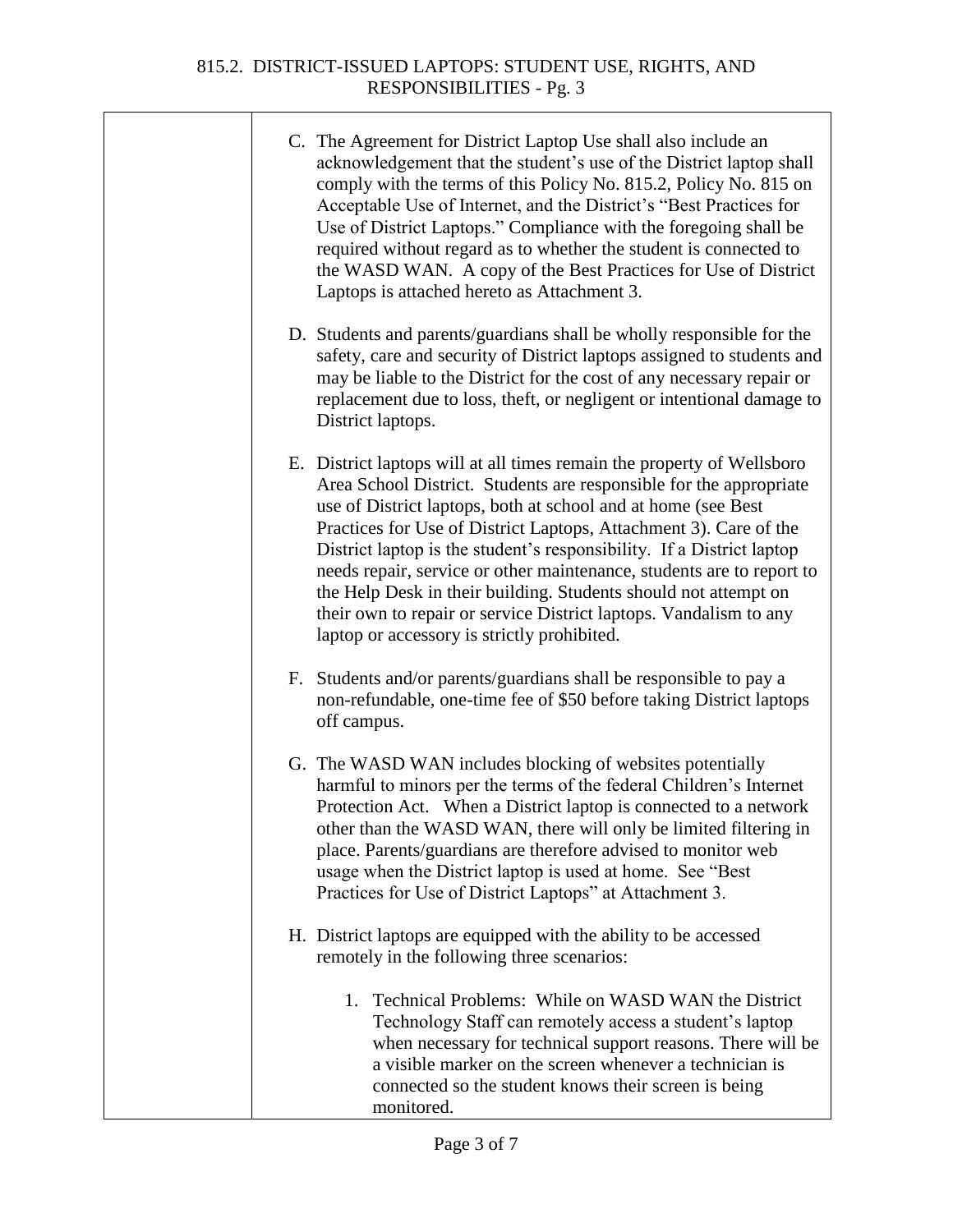T

| 2. Teacher Monitoring: Classroom teachers have the ability to<br>monitor and interact with the screens of student laptops<br>while the students are in their classroom. This monitoring is<br>intended for classroom management and student assistance.<br>Students may or may not be made aware their screens are<br>being monitored, however this monitoring will only be<br>done by the teacher responsible for the class and for the<br>purposes listed previously.                                                                                        |
|----------------------------------------------------------------------------------------------------------------------------------------------------------------------------------------------------------------------------------------------------------------------------------------------------------------------------------------------------------------------------------------------------------------------------------------------------------------------------------------------------------------------------------------------------------------|
| 3. Laptop Reported Missing or Stolen: If a student or a<br>parent/guardian believes a District laptop is missing or<br>stolen, the student must immediately complete and submit<br>to the Building Principal a "Laptop Missing/Stolen Report"<br>form. A copy of the form is attached hereto as Attachment<br>4. Once the completed form is filed, the District may<br>activate the use of computer tracking technology, with the<br>written consent of the student and parent/guardian after the<br>District has explained to them the technology to be used. |
| 4. At no time will the District remotely access a District laptop<br>outside WASD WAN.                                                                                                                                                                                                                                                                                                                                                                                                                                                                         |
| 5. At no time will the District laptop camera be activated<br>remotely, nor will audio or video be remotely monitored.                                                                                                                                                                                                                                                                                                                                                                                                                                         |
| I. Review of Student Files: A District laptop is subject to the same<br>search and seizure rules as any other district property. Student files<br>may also be reviewed:                                                                                                                                                                                                                                                                                                                                                                                        |
| 1. After the District laptop has been returned by the student to<br>the District:                                                                                                                                                                                                                                                                                                                                                                                                                                                                              |
| (a) At the end of the school year; or                                                                                                                                                                                                                                                                                                                                                                                                                                                                                                                          |
| (b) Any other time the student is required to<br>permanently return the District laptop, for instance<br>at the time of Student's withdrawal from the<br>District.                                                                                                                                                                                                                                                                                                                                                                                             |
| 2. If the District has a reasonable suspicion that the student is<br>violating District rules or policies, District administrators<br>authorized by the Superintendent may take custody of the<br>District laptop and review student files. "Reasonable<br>suspicion" means reasonable grounds exist that the search                                                                                                                                                                                                                                           |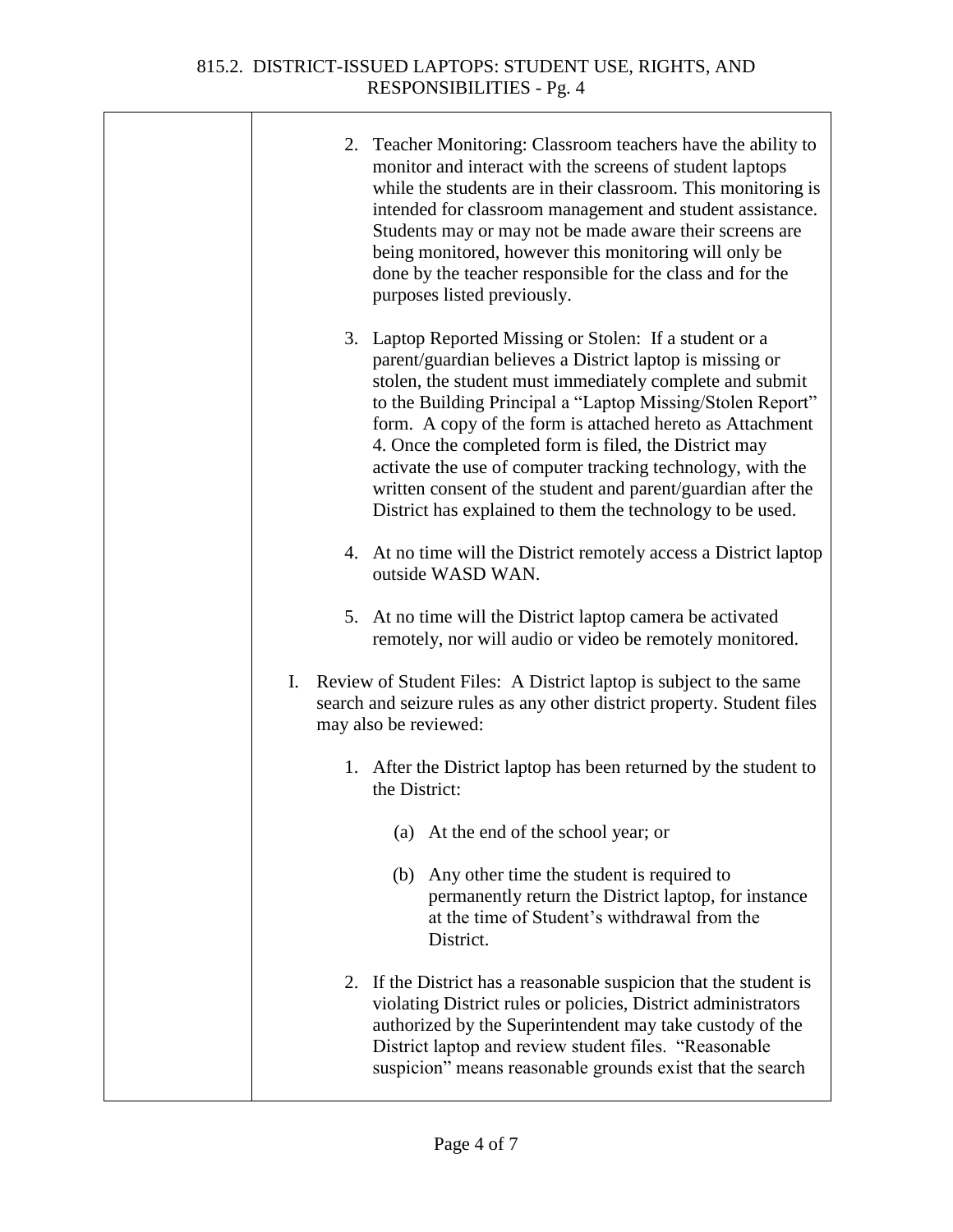T

|    |    | will uncover evidence that the student violated the law or<br>school rules or District policies. The scope of the search<br>must be reasonably related to the violation that justified the<br>search. Under no circumstances will a District employee<br>access a District laptop remotely for the purpose of this<br>subsection (2).                                                                                                                                                                                                                                                                                                                                                                                                                                                                        |
|----|----|--------------------------------------------------------------------------------------------------------------------------------------------------------------------------------------------------------------------------------------------------------------------------------------------------------------------------------------------------------------------------------------------------------------------------------------------------------------------------------------------------------------------------------------------------------------------------------------------------------------------------------------------------------------------------------------------------------------------------------------------------------------------------------------------------------------|
|    |    | 3. If at any time a district employee is viewing a student's<br>laptop for any permitted purpose under any provision of<br>this policy or at the request of the student, and during that<br>viewing the employee obtains reasonable suspicion that the<br>student is violating any laptop policy, procedures or rules,<br>or any state or federal laws, the employee may turn the<br>laptop over to the administration for further review as<br>permitted in the previous paragraph.                                                                                                                                                                                                                                                                                                                         |
|    |    | 4. If a District laptop is reported to be missing or stolen, the<br>District may open documents stored on the District laptop<br>pursuant to a consent form signed by the student and<br>parent/guardian that clearly and conspicuously sets forth the<br>ability of the District to access or review such files. This<br>consent form shall be supplemental to the signed<br>Agreement for District Laptop Use, and must be approved<br>by the Superintendent. The consent form shall advise the<br>student and parent/guardian that refusal to sign the form or<br>to otherwise cooperate with the District or an investigating<br>law enforcement agency in connection with the retrieval of<br>the District laptop may subject them to the cost of the full<br>replacement value of the District laptop. |
|    | 5. | Teachers and other school personnel may provide<br>assistance to a student in locating that student's files in the<br>presence of and at the request of the student.                                                                                                                                                                                                                                                                                                                                                                                                                                                                                                                                                                                                                                         |
|    |    | 6. To the extent necessary in connection with the District's<br>attempt to correct technical problems with the District<br>Laptop. See Section H.1, above.                                                                                                                                                                                                                                                                                                                                                                                                                                                                                                                                                                                                                                                   |
| J. |    | The Superintendent or his/her designee shall arrange annually for<br>direction and training of students, and the availability of orientation<br>for parents/guardians, with respect to the use, care and maintenance<br>of District Laptops.                                                                                                                                                                                                                                                                                                                                                                                                                                                                                                                                                                 |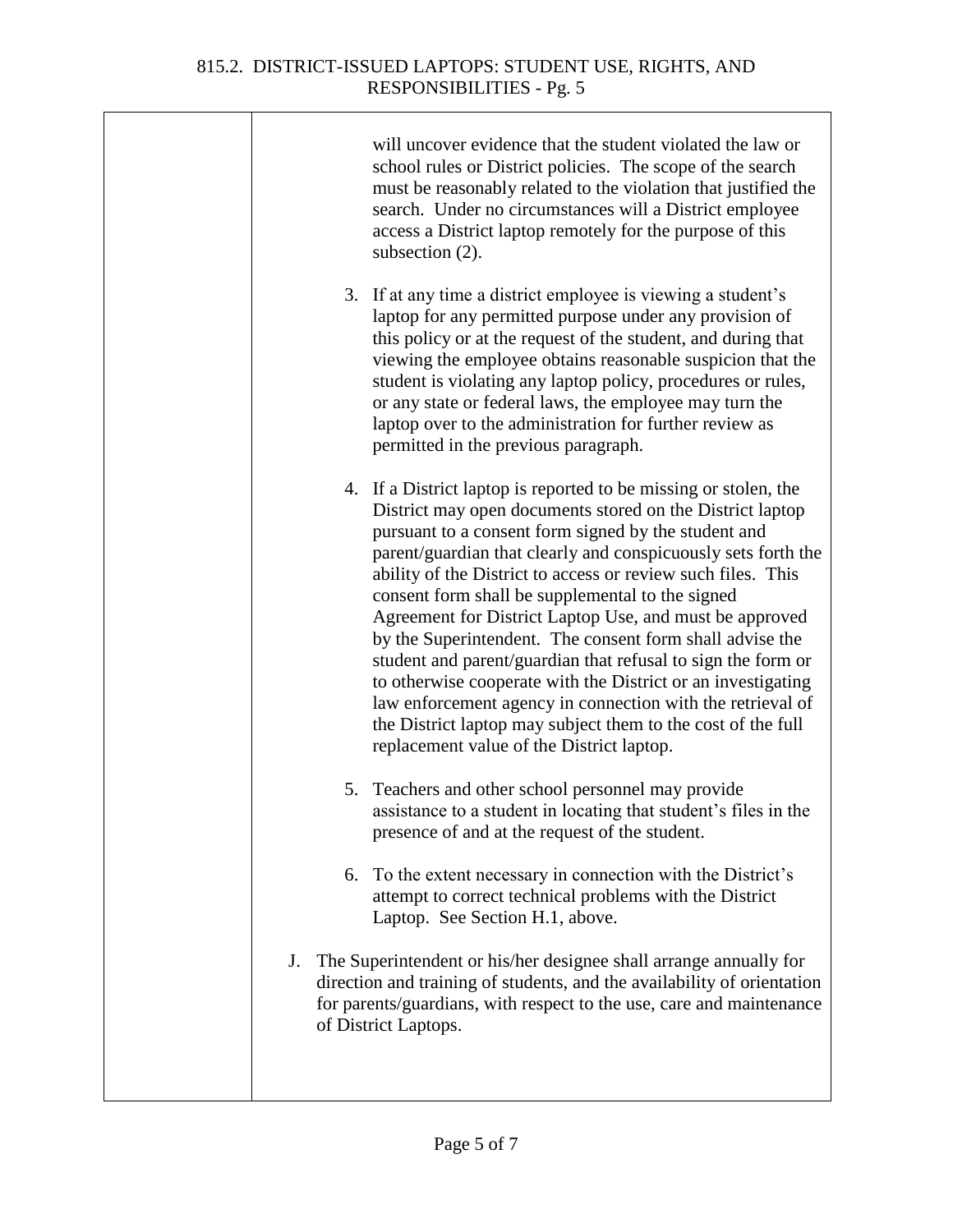## 815.2. DISTRICT-ISSUED LAPTOPS: STUDENT USE, RIGHTS, AND RESPONSIBILITIES - Pg. 6

Т

|               | K. Students are not permitted to install, modify or tamper with District<br>laptop hardware unless first approved by District information<br>technology staff.                                                                                                                                                                                                                                                                                                                                                                                                                                                                                                                                                      |
|---------------|---------------------------------------------------------------------------------------------------------------------------------------------------------------------------------------------------------------------------------------------------------------------------------------------------------------------------------------------------------------------------------------------------------------------------------------------------------------------------------------------------------------------------------------------------------------------------------------------------------------------------------------------------------------------------------------------------------------------|
|               | L. Students shall be assigned standard user accounts (non-<br>administrator) with limited ability to install programs except<br>through the operating system's "App Store" or other District<br>authorized repositories, such as the Software Center.                                                                                                                                                                                                                                                                                                                                                                                                                                                               |
|               | See "Best Practices for Use of District Laptops" at Attachment 3.<br>Operating System Software installs and configuration changes shall<br>be completed by or under the direction of District technology staff<br>or others authorized by the Superintendent.                                                                                                                                                                                                                                                                                                                                                                                                                                                       |
|               | M. Students shall install required updates provided by the District's<br>management software as soon as reasonably possible. Students<br>shall not interfere with or otherwise disable the update process or<br>management client.                                                                                                                                                                                                                                                                                                                                                                                                                                                                                  |
|               | N. Students shall be permitted to take the District laptop home for the<br>summer, except a brief period for the technology office to update<br>and/or reimage the device. Students shall make the District laptop<br>available for this purpose when requested by the technology office.<br>This privilege may be taken away from any student who violates<br>the law, any District policy, or the school's Code of Conduct.                                                                                                                                                                                                                                                                                       |
| 5. Discipline | A student's failure to abide by the rules of this policy will subject the<br>student to possible discipline as established in the applicable Student Code<br>of Conduct or in District policies. Discipline may include limiting or<br>prohibiting access to District laptops, for some period of time or<br>permanently, completely or just during the school day, or any other actions<br>(including the student's removal from school) deemed appropriate by the<br>District Administration. Such discipline is in addition to, and not in place<br>of, the student and parent/guardian fulfilling their duty to pay for any costs<br>associated with damage, loss or theft of District laptops (see Section 4.D |
|               | above), and to indemnify and hold the District harmless with respect to<br>any loss or damage incurred arising from any violation of terms and<br>conditions in the Agreement for Use of District Laptops (see Section 4.B)<br>above).                                                                                                                                                                                                                                                                                                                                                                                                                                                                              |
|               |                                                                                                                                                                                                                                                                                                                                                                                                                                                                                                                                                                                                                                                                                                                     |